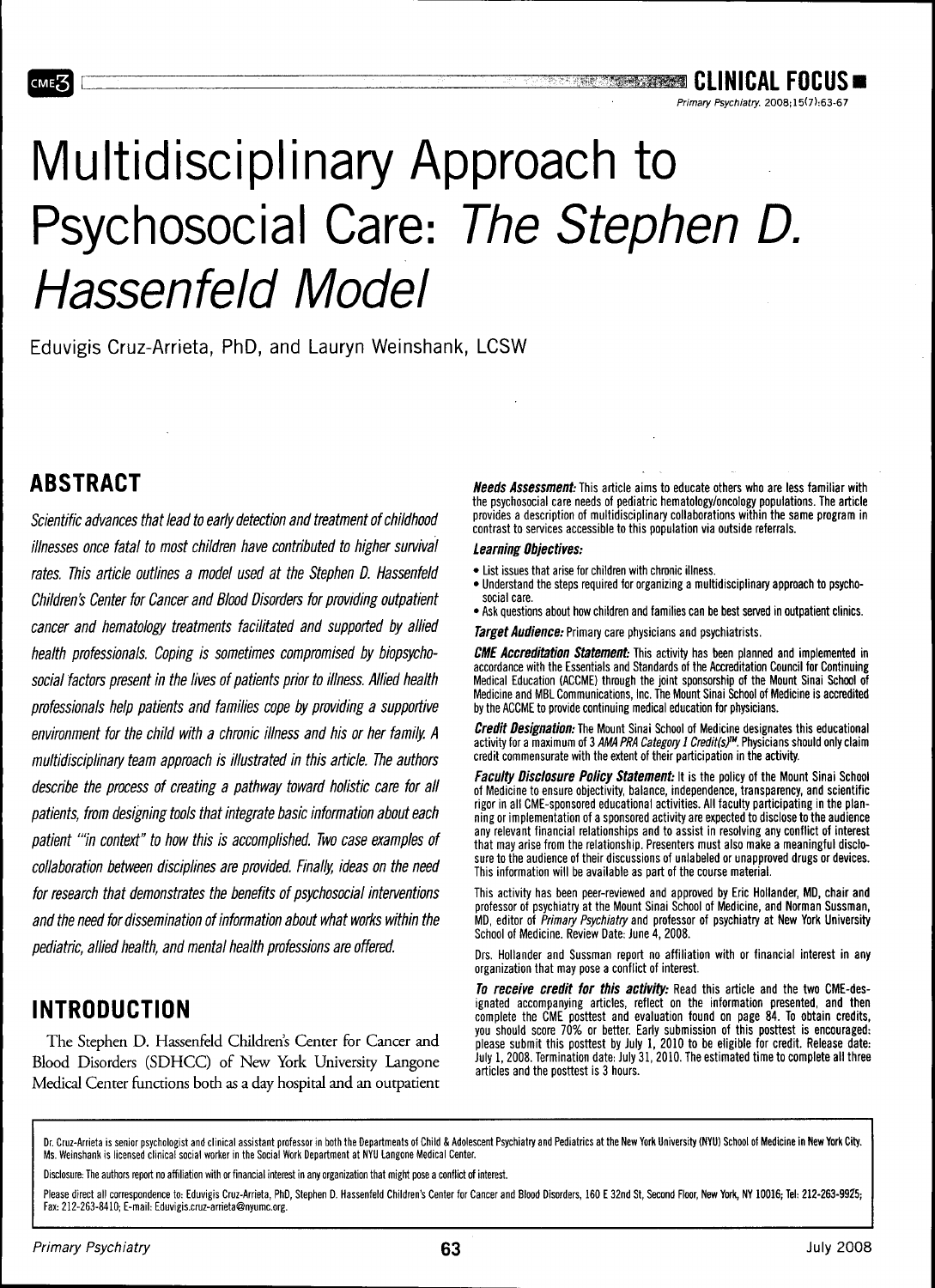medical facility for children with cancer and blood disorders. It provides modern medical treatments facilitated and supported by allied health professionals. The last 30 years have witnessed scientific advances that led to earlier detection and treatment of childhood illnesses once fatal for most children. For example, the 5-year survival rate in pediatric cancer is approximately 80%, resulting in a continuously growing population of childhood cancer survivors. Data collected in the last 10 years shows  $\geq$ 270,000 survivors of childhood cancer in the United States. One in 1,000 individuals is a childhood cancer survivor. Demographics of the childhood cancer survivors in the US show that while 33% of these survivors are <20 years of age, 46% are 20-40 years of age, and an additional 18% are  $>40$  years of age.<sup>1</sup>

Children affected with blood disorders such as sickle cell anemia are transitioning into longer, productive lives with significandy less impairment than before thanks to transfusion and oral medication therapies. However, despite the development of promising future cures through procedures such as bone marrow transplants and gene therapies, inadequate attention to psychological, social, and interpersonal functioning is still present.<sup>2</sup> Along with these changes, the need for supportive services (ie, nursing and medical teams) for children, families, and caregivers coping with a chronic, life-threatening illness have evolved in specialized ways to further them.<sup>3</sup> In the 1990s, changes in health care led to a reduction of available psychosocial services because they were perceived as expensive and "less essential than other evaluations and interventions."4

Most people who experience a chronic and/or life-threatening disease cope adequately with the stressors it brings. However, this is not an easy task. For a smaller number of patients and families, their coping is compromised by biopsychosocial factors present in their lives prior to the illness (eg, fmancial difficulties, psychological disorders). Child life, creative arts therapies, family health librarian, pastoral care, psychology, recreation and rehabilitation therapies, and social work, along with the newly integrated complementary therapies, including mind/body techniques such as aromatherapy, acupuncture/acupressure, dance-movement therapies, herbalism, hypnotherapy, therapy massage, music, Reiki, and yoga, now offer tools and support focused on the needs of ill children and survivors of childhood diseases. These therapeutic activities provide children with ageappropriate ways to identify and discuss numerous feelings associated with treatment.<sup>4</sup>

The SDHCC's allied health professional staff, comprised by the disciplines outlined above, is dedicated to providing a positive, nurturing, and supportive environment for children with a chronic illness and their families. This psychosocial team focuses on helping children gain and maintain developmental skills during their illness, hospitalization.

and treatment.<sup>4</sup> At the SDHCC, the family health librarian is a member of the psychosocial team that participates in clinical discussions. This is anchored in the understanding of these professionals' contribution to the therapeutic needs of patients and families via their input, selection, and recommendations of bibliotherapy resources. Similarly, pastoral care services that address the spiritual and religious needs of patients and families are a core component of the group's work (S. Harding, personal communication, August 2007).

Both the quality of patients and parents' perception of the support received and their individual reactions at the time of diagnosis determines the experience at different stages of medical treatment. It colors their transition out of treatment. The authors believe that a multidisciplinary team approach<sup>3,5-7</sup> is essential, as they describe the process of creating a pathway toward holistic care for all patients from the designing of tools that integrate basic information about each patient "in context" to how they accomplish this. Two examples of collaboration between disciplines are offered. The authors hope that these practices lead to well-adjusted survivors of childhood cancer.<sup>4</sup>

## **PATHWAY**

In an effort to fine-tune the available therapeutic offerings, as well as keep a fmger on the pulse of the team's professional interests and potential contributions, periodic meetings focusing on program planning were organized with administrative leadership. A survey that combined feedback from parents and staff was designed and conducted, and its results were compiled by a social work trainee. The results were incorporated into an in-service presentation for all staff to assist with program planning. How patients and their families moved from the point of diagnosis to participation in active treatment was reviewed.

## **ASSESSMENT**

The SDHCC's social workers obtained various tools already in use in similar local hospital settings. One model was selected and adapted for the author's purposes in a series of multidisciplinary reviews. The authors examined its ease of use, whether it built-in basic relevant information regarding each child, its cultural relevancy, and the inclusion of all professionals needed for child-in-context services. The clinic's manager consulted with hospital administration concerning the viability of the document draft and the protocol for approval.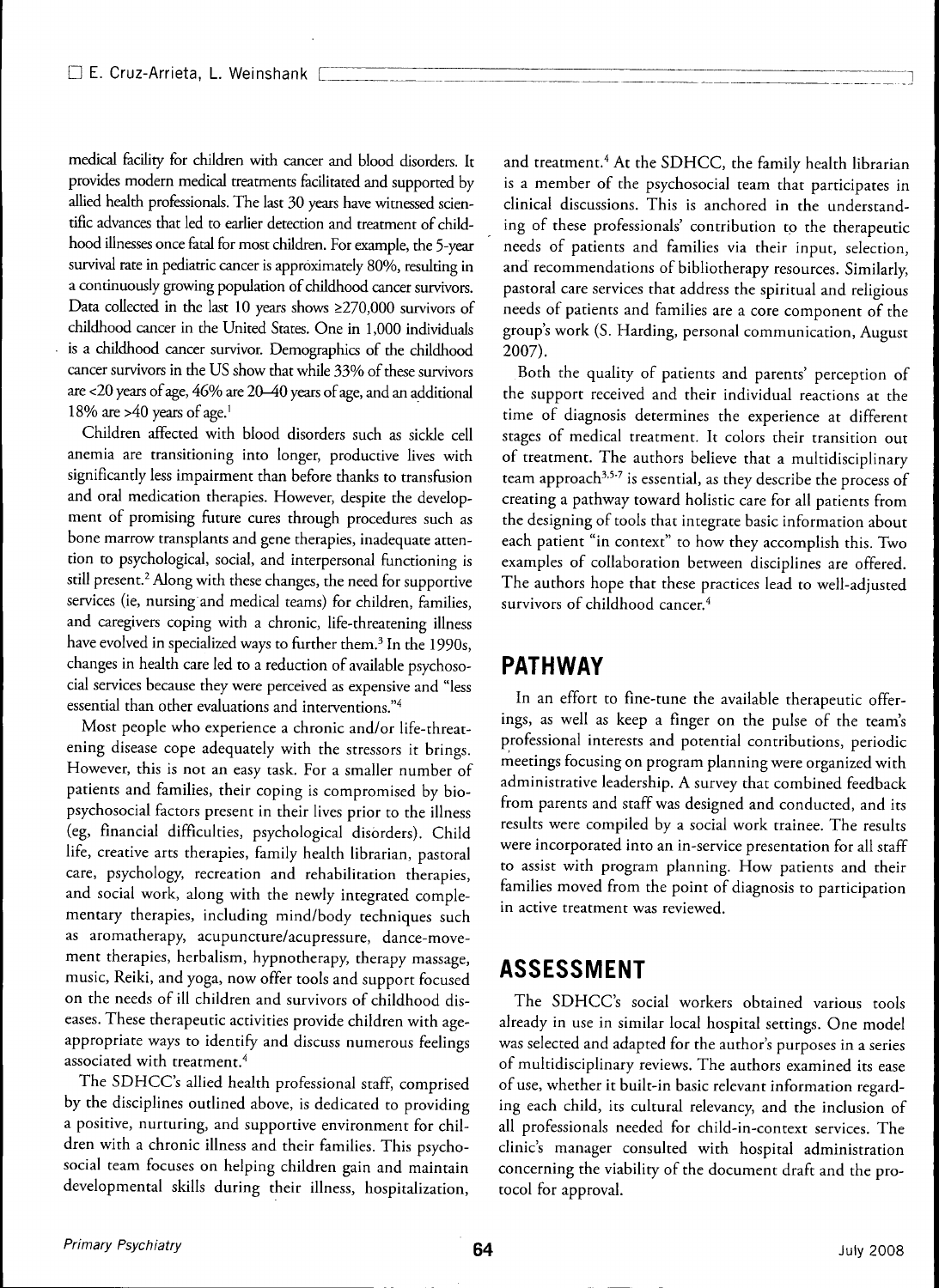## **THE PROCESS OF MEETING NEW PATIENTS**

The tool adaptation was followed with a review of communication pathways, starting from the moment patients enter the medical center's system to their first visit to the clinic (Table 1).

The psychosocial rounds forum is a meeting in which highrisk issues are identified from the initial interview and impressions and concerns are articulated. The main objectives are to design a multidisciplinary care plan for patients and caregivers, discuss in greater detail relevant psychosocial/behavioral health issues, prepare to follow up with those issues by presenting them at our Interdisciplinary Medical Rounds, and address urgent issues or emergencies. In addition, this meeting serves as a forum for program planning and administrative problemsolving related to services provided to patients.

The standard procedure for case discussions begins with soliciting patients' names and topics from all medical/psychosocial staff in advance to generate a list for discussion. Urgent issues are addressed first, followed by newly diagnosed patients and a review of ongoing cases. For new patients, a care plan is designed. For existing patients, the care plan is periodically reviewed.

A summary of the discussion is shared with all faculty and staff in medical rounds. The patient's chart, psychosocial assessment form (excerpted in Table 2), and psychosocial treatment planning form (excerpted in Table 3) are used to guide the psychosocial discussion.

This form is completed by the social workers after completing three meetings with a new patient and his or her family. Table 2 contains examples of basic psychosocial information

#### TABLE 1 **MEETING NEW PATIENTS**

- Patients may be referred from ER directly to inpatient unit at our medical center; or from a pediatrician's office to ER to inpatient unit/or Hassenfeld Center
- When a patient is hospitalized, the team is notified during weekly rounds of his or her newly diagnosed status
- When a patient comes from another facility or from home, team is notified by treating MD/NP on the day of appointment, or as early as possible
- Patient/family meets with social worker for initial psychosocial assessment
- Member of allied health professionals' team takes family on a tour/introduces them to all staff on their first to third visit
- Patient's psychosocial plan is designed during weekly team meeting

• Coordination of patient care is discussed with entire medical team ER=emergency room; MD=medical doctor; NP=nurse practitioner.

Cruz-Arrieta E, Weinshank L. Primary Psychiatry. Vol 15. No 7. 2008.

included in the form. The information collected is shared with the team. When a patient is referred to other disciplines, this is noted in the "professional collaboration" section. The form is stored in the patients' medical record. From there on, all pertinent allied healthcare providers document psychosocial interventions in the progress notes section of the medical record.

Table 3 shows a section of the treatment planning form used to organize the psychosocial care plan. Not shown are the list of all disciplines available to work with each child and the shortas well as long-term goals section. This form is brought to the psychosocial rounds and used as part of the treatment planning for the patient. After the initial psychosocial assessment is discussed, the patient is referred to other disciplines if not previously done. The date of the referral is noted, and the form is filed in the patients' medical record. As each team member meets with the patient or after interventions are completed, these are noted and dated in the form. A full progress note is then added to medical record explaining the intervention.

Patients' care can be brought up by any staff member whenever issues arise. The following cases, concerning Linnea and Beth, provide a general view of how these routine procedures work.

## **CASE EXAMPLES**

#### **Case 1: Linnea**

Linnea, a 7-year-old female recently diagnosed with medulloblastoma, was left visually impaired after having emergency brain surgery prior to beginning treatment. Her vision loss was not discovered until after she began her chemotherapy and radiation protocol. Linnea presented as a shy, quiet child who did not interact much with psychosocial or medical staff. Her mother was constantly tearful but was not forthcoming in discussing these feelings with staff. The psychosocial team was introduced to Linnea and her mother with the goal of ameliorating the crisis of a diagnosis of pediatric brain cancer and the medical crisis of losing part of her vision. Linnea responded well to social work and art therapy staff. Ongoing sessions were arranged where Linnea could produce artwork that helped her express her feelings regarding her diagnosis. Linnea also used imaginative play therapy to cope with painful medical procedures and long hours of receiving chemotherapy. (A general description of these interventions can be found elsewhere.)<sup>8</sup>

Linnea's mother met with the psychologist who assisted her in understanding how to help her daughter and other members of the family during this difficult time. In addition, the psychologist helped her figure out the extent of Linnea's vision difficulties prior to her diagnosis. Linnea's mother had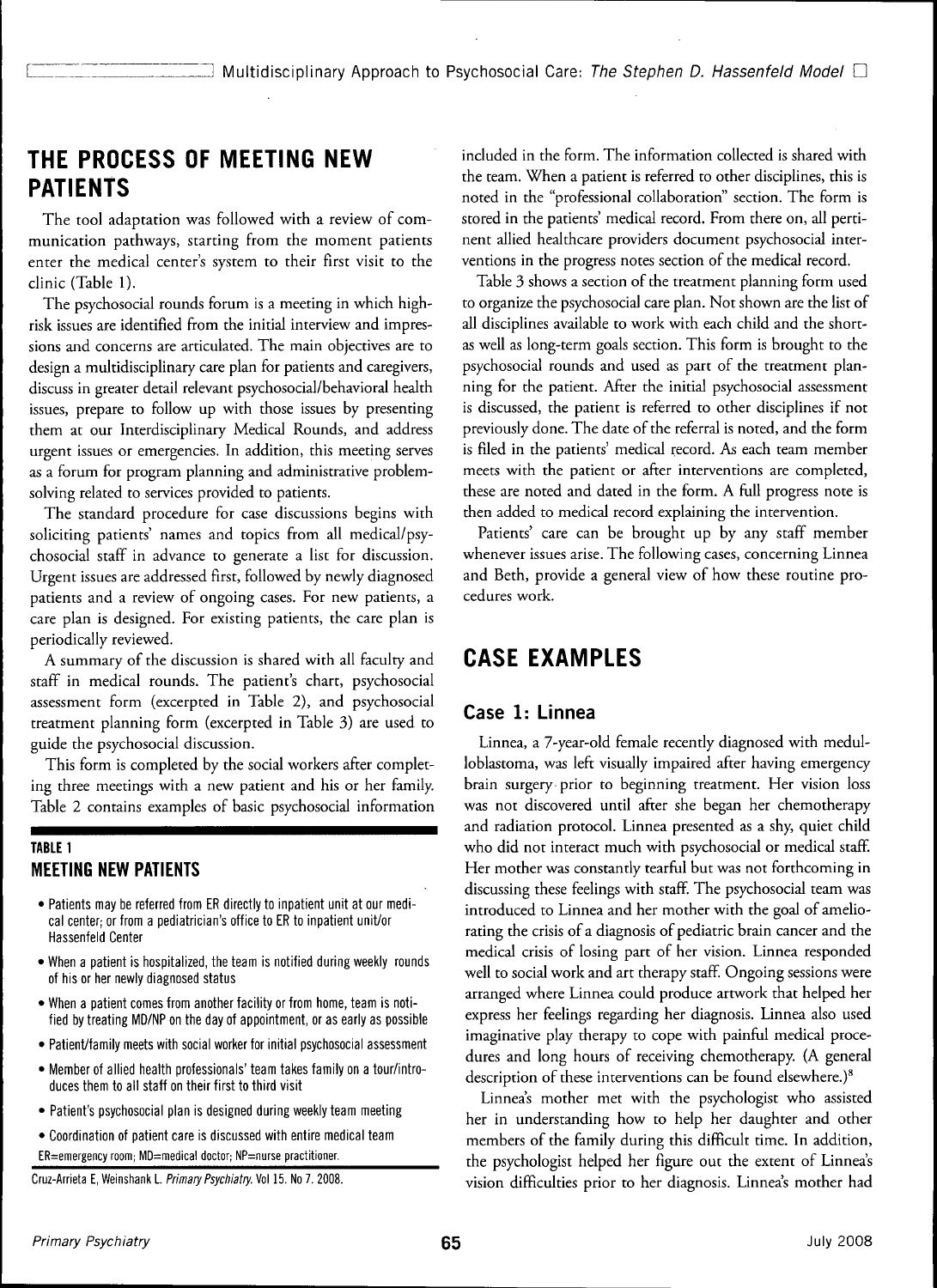expressed some guilt about whether there had been signs no one had noticed. Linnea's decreased appetite and weight loss were also discussed, and her participation in creating a simple, palatable menu was encouraged. Various members of the team also worked with Linnea's 8-year-old brother, Mike, who has a love of theatre and music. The music therapist succeeded in introducing music as the modality in which he could express his feelings surrounding his sister's illness. This shows how easily psychosocial care extends to the whole family unit when the patient's treatment is provided in context and services are available to address the different needs of its members.

Midway through Linnea's treatment, eating issues became a concern. The psychosocial team was consulted again. The psychologist met with her mother to assess the reasons for Linnea's appetite issues and to monitor possible mood changes secondary to her medical conditions. Consultations with the inpatient unit team and a consultation/liaison pediatric psychiatrist followed. Linnea's social worker began to engage her in an age-appropriate manner in order to better understand why she was not eating. A plan to restructure Linnea's meal times with parental assistance was devised and, in this way, the placement of a feeding tube was avoided. This was a temporary solution as the team is still trying to find out the best way to help her. The medical and psychosocial teams continue to collaborate to support this family through their battle with pediatric cancer.

#### **Case 2: Beth**

Beth is 8 years of age and was recently diagnosed with acute lymphocytic leukemia. Beth lives with her parents in a New York suburb. Her grandmother, who was her primary care-

giver, also lives near the family. There were initial identified issues, including conflict within the family regarding caregiving and Beth's anxiety toward fnedical procedures. Beth's social worker spent time speaking with both the parents and the grandmother reviewing caregiving details. Beth's mother had previously worked long hours and the grandmother had cared for her. Since diagnosis, the mother had stopped working and began to care for Beth full time. Role changes are often seen in families due to a medical diagnosis, as priorities change for all members of the family when faced with lifethreatening circumstances. The mother expressed guilt over her not being able to spend time with Beth prior to her diagnosis. The grandmother felt distant from the family now that the mother was increasingly active with Beth's daily care.

Team members directly working with the family assisted with creating a schedule for Beth's care with which all members felt comfortable. They addressed the mother's feelings of guilt and helped the grandmother feel comfortable with the new limitations on her caregiving role. The psychologist worked with them on basic parenting strategies such as relaxation techniques to decrease Beth's anxieties. In addition, the expertise of Beth's nurse for identifying medication strategies was incorporated to help the patient manage her anxieties before spinal taps in the event that non-pharmacologic strategies were not enough.

Both the music and art therapists contributed to Beth's care by providing a multimodal intervention to calm her medical procedures anxieties. Family issues that are still impacting Beth's treatment experience in the clinic continued to be addressed with the help of the team's psychologist on an "asneeded" basis.

#### **TABLE 2 PSYCHOSOCIAL ASSESSMENT FORM EXCERPT**

| <b>Living Situation</b><br>$\Box$ Parent(s)<br>D Foster Care<br>$\Box$ Can articulate needs<br>$\Box$ Family friends<br>$\Box$ Stable housing | <b>Support System</b><br>$\Box$ Two-parent family<br>$\Box$ Single-parent family<br>$\Box$ Divorced/separated parents<br>$\Box$ Significant other<br>$\Box$ Number of children | $\Box$ Adequate resources<br>$\Box$ Adequate supports<br>$\Box$ Adherent with treatment/follow-up<br>$\Box$ Extended family<br>$\Box$ Understanding illness |
|-----------------------------------------------------------------------------------------------------------------------------------------------|--------------------------------------------------------------------------------------------------------------------------------------------------------------------------------|-------------------------------------------------------------------------------------------------------------------------------------------------------------|
| <b>Religion</b><br>Ethnicity_                                                                                                                 | Notes                                                                                                                                                                          |                                                                                                                                                             |

Cruz-Arrieta E, Weinshank L. Primary Psychiatry. Vol 15. No 7. 2008.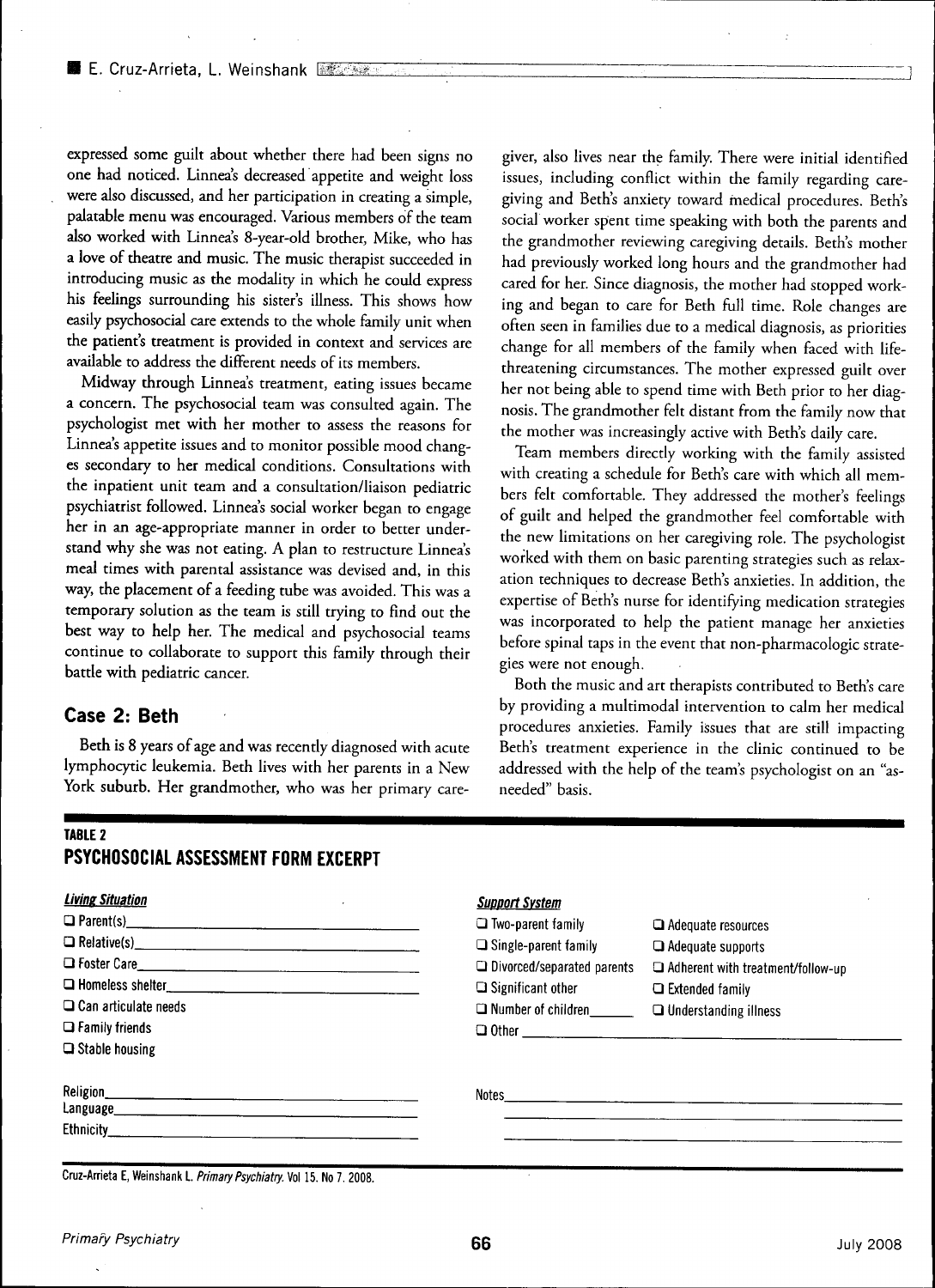## **CONCLUSION**

Psychosocial issues related to the treatment of pediatric illness have been given more attention in recent years.<sup>5,9-11</sup> The authors believe that their interdisciplinary team model allows for the most comprehensive psychosocial care of patients and their families. They attempt to identify issues at an early stage and coordinate psychosocial care in a manner that alleviates some of the stressors associated with pediatric illnesses. Their team aims to enhance the quality of life of all patients and families treated at SDHCC.

Future directions of this effort include conducting research to demonstrate the benefits of psychosocial interventions. More information is needed on the existing benefits of the services provided formally and informally at the facility. Who benefits from what? Which interventions are prioritized by the families? Requesting and incorporating feedback from each family on how they and their child benefited from various psychosocial interventions will help refine the work.

The authors intend to compile a psychosocial care manual based on the practice model as well as that of other centers in the US and abroad. Its goal is to provide a map to make the provision of modern medical treatments facilitated and supported by allied health professionals an essential part of any center's mission. Such models have been designed before' but are not readily available; others require updated information on how to provide services that fit the needs of families living in complex social contexts with cultural, financial, political, educational, and spiritual<sup>12</sup> challenges that are part of living with cancer and other chronic childhood diseases. This manual will offer basic principles of psychosocial care, as well

as general interventions that can be implemented by different disciplines either collaboratively or individually. It will also include specialized modules for patients and families at higher risk of having more difficulties with the experience of diagnosis and treatment. Dissemination of information about what works for the authors within the pediatric, allied health, and mental health professions will follow. The poet Maya Angelou said, "Children's talent to endure stems from their ignorance of alternatives."<sup>13</sup> Primary care physicians can help them endure less and cope more successfully by their knowing what works and creating better alternatives. *PP*

### **REFERENCES**

- 1. Bhatia S. Cancer survivorship-pediatric issues. Hematology Am Soc Hematol Educ Program. 2005;507-515.
- 2. Edwards CL, Scales MT, Loughlin C, et al. A brief review of fhe paffiophysiology, associated pain, and psychosocial issues in sickle cell disease. Int J Behav Med. 2005;12(3):171-179.
- Kusch M, Labouvie H, Ladisch V, Fleischhack G, Bode U. Structuring psychosocial care in pediatric oncology. Patient Educ Couns. 2000;40(3):231-245.
- 4. Kazak AE, Cant MC, Jensen MM, et al. Identifying psychosocial risk indicative of subsequent resource use in families of newly diagnosed pediatric oncology patients. *J Clin Oncol.* 2003;21(17):3220-3225.
- Hicks MD, Lavender R. Psychosocial practice trends in pediatric oncology. J Pediatr Oncol Nurs. 2001; 18(4);143-153.
- 6. Creagan ET. Psychosocial issues in oncologic practice. Mayo Clin Proc. 1993;68(2):161-167.
- Kaufman KL, Harbeck C, Olson R, Nitschke R. The availability of psychosocial interventions to children with cancer and their families. Child Health Care. 1992;21(1):21-25.
- 8. Nesbitt LL, Tabatt-Haussmann K. The role of the creative arts therapies in the treatment of pediatric hematology and oncology patients. Primary Psychiatry. 2008;15(7):56-58,61-62.
- Mitchell W, Clarke S, Sloper P. Survey of psychosocial support provided by UK paediatric oncology centres. Arch Dis Child. 2005;90(8):796-800.
- 10. Waters EB, Wake MA, Hesketh KD, Ashley DM, Smibert E. Health-related quality of life of children with acute lymphoblastic leukaemia: comparisons and correlations between parent and clinician reports. Int J Cancer. 2003;103(4):514-518.
- 11. Ljungman G, McGrath PJ, Cooper E, et al. Psychosocial needs of families with a child with cancer. J Pediatr Hematol Oncol. 2003;25(3):223-231.
- 12. Harrison MO, Edwards GL, Koenig HG, Boswortb HB, Decastro L, Wood M. Religiosity/spirituality and pain in patients with sickle celi disease. J Nerv Ment Dis. 2005;193(4):250-257.
- 13. Angelou M. I Know Why the Caged Bird Sings. 1st ed. New York, NY: Random House; 1969.

#### **TABLE 3**

| <b>Psychotherapeutic Services</b>                                        | <b>Date Referred</b> | Began On     | <b>Reviewed On</b> |
|--------------------------------------------------------------------------|----------------------|--------------|--------------------|
| Case consultation                                                        |                      | $\mathbf{r}$ |                    |
| Crisis intervention                                                      |                      |              |                    |
| Cognitive rehabilitation                                                 |                      |              |                    |
| Counseling: individual/parent/mari-<br>tal/family/sibling/group/pastoral |                      |              |                    |
| Complementary therapies (eg, horti-<br>culture/massage/reiki/yoga)       |                      |              |                    |
| Medical play/music therapy/recre-<br>ation therapy/art therapy           |                      |              |                    |
| Onsite educational tutoring                                              |                      |              |                    |
| Patient/family health education                                          |                      |              |                    |

#### **PSYCHOSOCIAL TREATMENT PLANNING FORM EXCERPT**

Cruz-Arrieta E, Weinshank L. Primary Psychiatry. Vol 15. No 7. 2008.